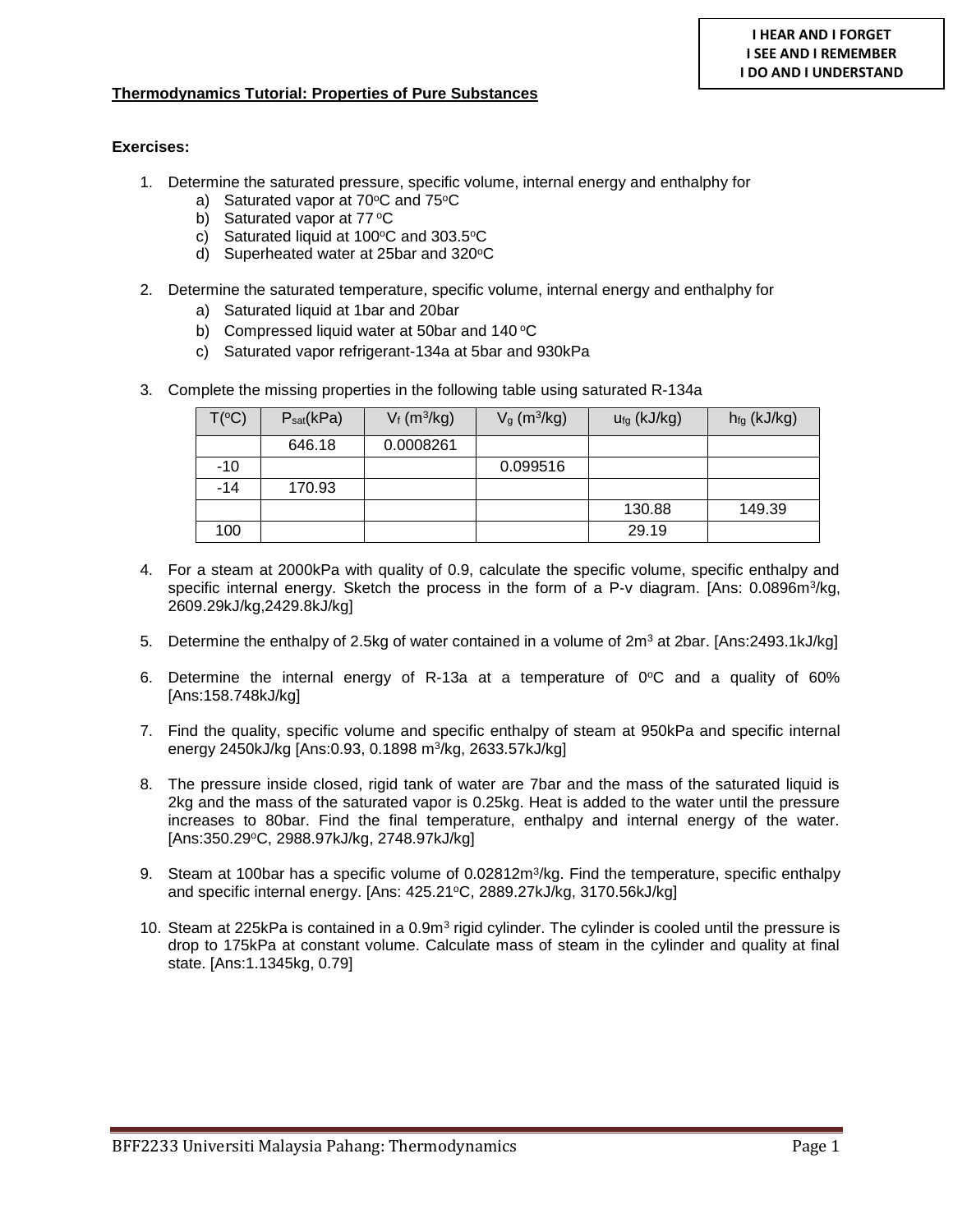## **Exercises:**

- 1. A air gas inside a rigid tank has volume  $0.05m<sup>3</sup>$ , pressure of 350kPa and temperature of 400K. The gas is compressed until the pressure increase to 2MPa.Calculate the mass of the gas and the final temperature of gas. Given the value of gas constant is  $0.287kJ/kgK$  [0.1524kg, 2285.71K]
- 2. Calculate how many moles of gas would be present in a a gas trapped in vessel with volume 0.1L, pressure of 3 atmospheres and temperature of 300K. Given the value of R is 0.082057 L atm/molK [0.012mole]
- 3. A 0.2 mole of nitrogen gas inside a tank occupy  $0.01m<sup>3</sup>$  at  $30°C$ . Calculate the pressure. Given the value of R is  $0.082057$  L atm/molK  $[0.498$  atm]
- 4. A 80 g of gas contained in a 0.05m<sup>3</sup> cylinder at a pressure of 200 atm and temperature of 310K. Calculate how many moles of gas and what is its molecular weight of the gas. Given the value of R is 0.082057 L atm/molK [393.12moles, 2.035x10-4kg/mole]
- 5. A 0.05kg of ideal gas occupies a volume of  $0.008m<sup>3</sup>$  at a pressure of 7bar and temperature of 400K. Calculate the molecular weight of gas. The gas is heated and expand until the pressure is 2bar and volume is  $0.07<sup>m3</sup>$ . Determine the final temperature. Given the value of gas constant is 287J/kgK [0.103kg/mole,1000K]
- 6. A nitrogen gas inside a 2m<sup>3</sup> rigid tank has presure of 2 bar and 600K are connected by a valce to another tank of 1m<sup>3</sup> with nitrogen at 4.5bar and 700K. The valve is opened and the two tanks reach equilibrium temperature at 650K. Determine the equilibrium pressure. [283.73kPa]
- 7. A 1 $m<sup>3</sup>$  cylinder has propane at 25 $\degree$ C and 5bar is connected through a valve to another cylinder of propane at 35°C and 2bar. The valve is opened and the entire system is allowed to reach thermal equilibrium at 20 °C. Find the volume of second tank and the equilibrium pressure of propane. [2.58m<sup>3</sup>, 274.44kPa]
- 8. A cylindrical gas tank with 2m long and diameter 10cm is evacuated and filled with carbon dioxide gas at 25°C. Determine the pressure should be charged if there should be 2kg of carbon dioxide? Given the value of R is 8.3144 J/molK, atomic mass for carbon is 12 and oxygen is 16. [7.184Pa]
- 9. A tank contains 4kg of gas is heated at a constant volume of 1m<sup>3</sup> and temperature 20°C until reach temperature of 150 $\degree$ C. Assume the gas is ideal gas, determine the heat flow during the process, the initial pressure of gas and the final pressure of gas. Given  $c_v$  is 0.72 kJ/kgK and R is 287J/kgK. [374.4kJ, 336.54kPa, 485.78kPa]
- 10. 10g of a gas receive 200kJ as heat at constant volume process. If the temperature of the gas increases by 100 $\degree$ C, determine the C<sub>v</sub> of the process. [53.598 kJ/kgK]
- 11. A certain ideal gas has specific heat as follows  $c_p$  is 0.846kJ/kgK and  $C_v$  is 0.657kJ/kgK. Determine the value of the gas constant. [0.189kJ/kgK]